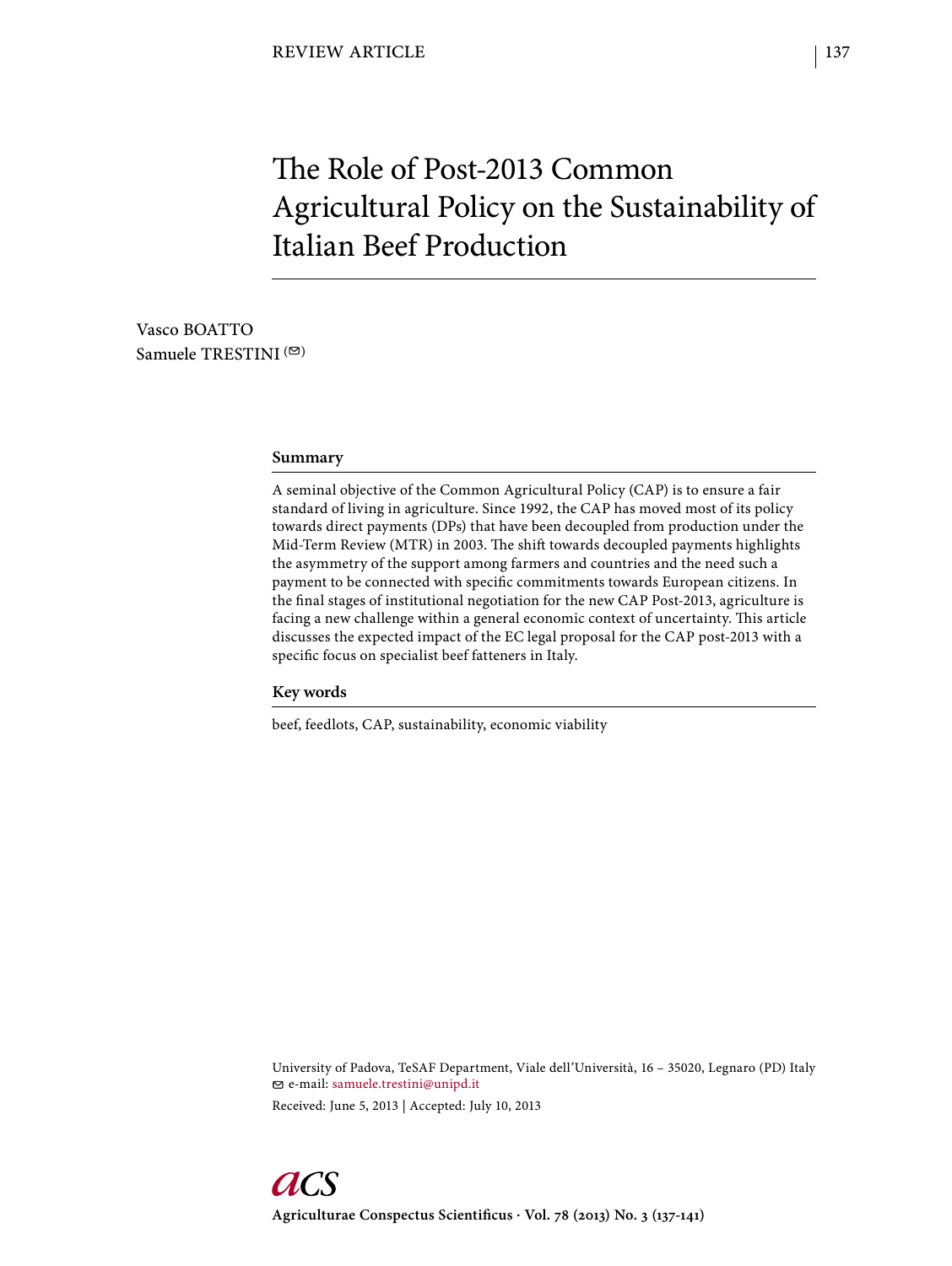# **Introduction**

The chronic uncertainty of farm income has been among the main reasons for the adoption of policies supporting the agricultural market (Gardner, 1992). A seminal objective of the Common Agricultural Policy (CAP) is "to ensure a fair standard of living for the agricultural community, in particular by increasing the individual earnings of persons engaged in agriculture" (Article 39 of the Treaty of Rome). In accord with international agreements, since 1992, the CAP has moved most of its policy from market support measures toward annual direct payments (DPs). European Union (EU) agricultural policy underwent significant changes under the Mid-Term Review of the Common Agricultural Policy (CAP) in 2003. Concern for the World Trade Organisation (WTO) deal has been central in shaping this reform. Member States agreed to implement a system of single farm payments (SFP) decoupled from production (Swinbank and Daugbjerg, 2006). However, some exceptions to full decoupling were allowed for specific sectors and regions to limit the potential of negative effects from the immediate transition to full decoupling; e.g., preserving agricultural production in specific vulnerable regions and providing environmental benefits through a continuation of a specific agricultural production.

The choice to introduce decoupled support has been motivated by the need to increase the market orientation of EU farmers and to fulfil WTO requirements to reduce the market distortions caused by coupled payments (OECD, 2011). Currently, approximately 85% of direct payments granted in the EU can be considered decoupled (European Commission, 2011a). Direct payments are directed at goals other than productivity, including remuneration for environmental services provided by farmers who fulfil a set of compliance rules relating to basic environmental standards, food safety, animal health and welfare, and good agricultural and environmental conditions (Art. 3 of Regulation (CE) n. 1782/2003). In addition, the shift to decoupled payments, which generally has been made on the basis of farmers' historical payments, has made the incoherence of such an asymmetric distribution evident. Regarding the new post-2013 CAP, one of the main issues to solve is the distribution problem for farm support (Severini and Tantari, 2013).

The optimistic approach, based on the development of free trade within the agricultural sector, has not been able to produce the expected results. In fact, the anticipated positive effects of the Marrakech agreement, including an improvement in food availability, a reduction in commodity prices, and the improvement of economic conditions and income distribution in developing countries, have not been substantially met.

The above expectation has been negatively affected by i) the unexpected growth of the global economy and the related increase in food demand in some geographical areas/countries; ii) the rise in energy and other input prices; iii) the climate changes observed in the last decade; iv) the increase in price volatility; and v) growing concerns about food quality, food safety and the impact of production methods on the environment (De Castro, 2010).

Within this economic context, the EU is again facing the problem of assuring the availability of food to European citizens at a fair price. This objective, ignored during years of overproduction, has again become a priority in the policy agenda. Additionally, issues such as food quality, rural space management, environmental and climate impact mitigation and natural resource access have become new priorities.

Beef production is a sector deeply involved in the abovementioned concerns of EU citizens. In addition, the sector plays an important role from an economic perspective and has taken advantage of a relevant budget allocation before MTR reform equal to 14.7% of the entire agricultural budget (European Parliament, 2005). The reform of CAP is a critical issue for the specialised Italian beef sector. The production model is different from mainland Europe's beef rearing system. Farms specialise in fattening young cattle, which are imported mainly from France, reared in indoor feedlots, and fed with locally produced feed, until they reach final weight. Most of these farms are located in the northern area of the country, where 83% of beef carcass production takes place (ISTAT, 2010). In this area, specialised producers account for 82% of whole beef production. In northern Italy, the Veneto Region is the main producer, accounting for 25% of Italian beef production.

The objective of this article is to discuss the implications of the EC Proposal on post-2013 CAP and to highlight the risks and opportunities for the Italian beef sector under the forthcoming policy.

# The post-2013 CAP proposal

Looking toward the new programme period 2014-2020, the EU has identified a model for sustainable development strategies that answer all the above concerns. In this manner, the development of European society should be assured from an economic, environmental and social perspective. At the same time, this developing model should be able to face competition in the global market. The guideline for this strategic plan has been defined in the European Commission (EC) document called Europe 2020 Strategy. The economic growth should be i) smart, through more effective investments in education, research and innovation; ii) sustainable, as a result of a decisive move toward a low-carbon economy; and iii) inclusive, with a strong emphasis on job creation and poverty reduction. The strategy is focused on five goals: employment, innovation, education, poverty reduction and climate/energy (European Commission, 2010a).

In this context, the agricultural policy should be able to promote a sustainable model of agriculture, satisfying the goal of income maximisation for farms; e.g. by promoting production processes that use lower amounts of non-renewable resources or produce a lower amount of greenhouses gases. This model of production should be able to assure, despite the lack of immediate economic advantage, a higher and enduring benefit in the long run (Ruttan, 1997). However, under actual market conditions this choice could be disadvantageous both in the short and long term. In the short term, sustainable farms will suffer higher cost and lower revenue compared with standard farms. In the long run, the standard producer will take advantage of the benefits created by sustainable producers, without paying the related costs (Daly, 1974 and 1991). These considerations lead to the conclusion that a sustainable model cannot be supported only by market rules. This justifies the need for public support in favour of the sustainable production model.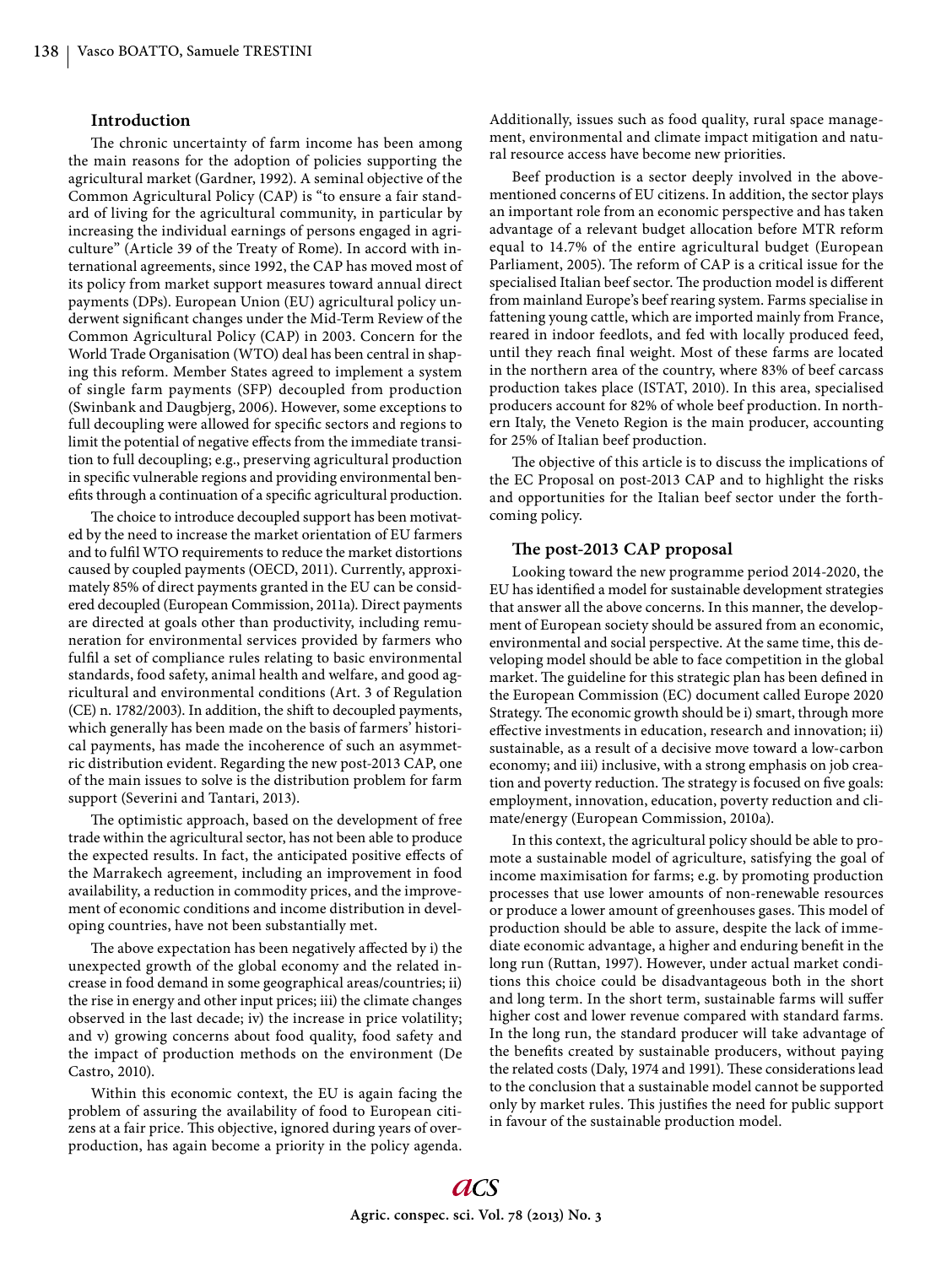The strategy for the development of agriculture and rural areas has been outlined in the EC Communication "The CAP towards 2020" (European Commission, 2010b). The EC stressed the idea that the new CAP should remain a common policy structured around two pillars. The CAP should pursue these strategic aims: i) to preserve food production potential on a sustainable basis while guaranteeing long-term food security; ii) to support farming communities that provide sustainable food production to European citizens with quality, value and diversity; and iii) to maintain viable rural communities in which farming is an important economic activity and creates local employment.

Within this framework, the EC proposal for the new CAP is characterised by radical reform of the first pillar, moving in the direction of a system of DPs able to respond to the issue of green growth and improve better distribution and targeted support.

The EC has proposed that a single scheme across the EU (the Basic Payment Scheme) should replace the Single Payment Scheme (SPS) (European Commission, 2011b). This scheme operates on the basis of payment entitlements allocated at a national or regional level to all farmers according to their eligible hectares in the first year of application. The use of the regional model, which was optional in the current period, will be generalised, bringing all agricultural land into the system. Member States are asked to define the regions in which the new scheme should be applied in accordance with criteria such as their institutional, administrative or geographical structure, among others. The unit value of payment entitlements per hectare is calculated by dividing the national or regional ceiling by the number of hectares allocated at the national or regional level. This means that, by using the regional model for those Member States opting for the historical model of SPS implementation, the payment per hectare at a national or regional level will progressively converge toward a uniform value (Severini and Tantari, 2013). In addition, to enhance the overall environmental performance of the CAP, a relevant part of the regionalised payments (30% in the Proposal of the EC) is submitted to the respect of certain agricultural practices beneficial to the climate and the environment; this is referred to as the "greening" of direct payments.

Concerning the second Pillar, the proposal for a Regulation of the EC substantially confirms the structure of a Rural Development Programme. One of the main innovations arising from a first reading is the abolition of the Axis and the introduction of six Priorities (art. 5 of the legal proposal).

The six Priorities for rural development are as follows: i) fostering knowledge transfer and innovation in agriculture, forestry; ii) enhancing competitiveness in all types of agriculture and enhancing farm viability; iii) promoting food chain organisation and risk management in agriculture; iv) restoring, preserving and enhancing ecosystems that are dependent upon agriculture and forestry; v) promoting resource efficiency and supporting the shift toward a low carbon, climate-resilient economy in agriculture, food and forestry sectors; and vi) promoting social inclusion, poverty reduction and economic development in rural areas.

Another innovation concerns strengthening the level of integration among all structural policies, defined at the local, national and EU level.

The EC proposal has introduced some interesting innovations within these priorities: i) an explicit role given to the support of knowledge transfer in Priority 1; ii) higher importance for policies regarding the integration of the agri-food supply chain (Priority 3); iii) inclusion of a policy for the management of risk in agriculture in the rural development program (Priority 3); and iv) the implementation of numerous instruments to promote the transition toward a low carbon economy (Priorities 4 and 5).

Within this new policy framework, understanding the impact of this new CAP on different farm types has been delegated to the impact assessment reports published by the EC (European Commission, 2011c). The report cites concerns regarding the impact of the new CAP proposal on the beef sector, but in our view, the analysis should consider the additional aspects discussed in the next section.

# The role of the new CAP proposal on the **sustainability of Italian beef production**

Decoupled DPs, introduced by MTR reform, have been placed into the WTO's 'green box' of agriculture-related subsidies and must therefore adhere to the fundamental requirement that the policy has no, or at most minimal, trade-distorting effects. The assignment of such payments to farmers has been made on the basis of historical subsidies received by them during a reference period prior to the reform. The choice to distribute the DPs based on the historical subsidies is justified by the goal of reducing the impact on farm income and giving the farms enough time to adapt their production choices to market signals. Because the amount of the DPs bears no relation with any counterpart given to the community, the system is still open to criticism on the imbalance of payments among farms and across countries (Howley et al, 2010).

With respect to the beef sector, Severini and Tantari (2013) report that for a large share of beneficiary farms in Italy, DPs are still essential to ensure positive economic results. In fact, among beneficiaries, 25.5% of farms show a negative market income compared with 5.5% in the case of non-beneficiaries. Thus, the introduction of the regional model, shifting the resources provided from beneficiary to non-beneficiary farms, will likely exert a negative effect on the income of the former. In fact, the main concern of farmers is understanding whether the new CAP will undermine the viability of their farms. In our knowledge, except for the analysis of the redistribution effect of the reform, few studies have examined the impact of the reform on specialist beef fatteners.

The EC impact assessment for CAP reform proposal assumes that in the context of decoupled payment support, the impact to the beef sector is limited to the abolishment of residual coupled payments. Such payments are still applied, e.g., for suckler cows in France, but have a marginal role on specialist beef fatteners in Italy (Annex 6 of European Commission, 2011c). Additionally, despite the fact that WTO associates the decoupled payment with the 'green box' of agriculture-related subsidies, there is some uncertainty as to whether these payments are truly production neutral (Adams et al., 2001; Goodwin and Mishra, 2005; Hennessy and Thorne, 2005). With respect to the beef sector in Ireland, Howley et al. (2011) argue that cross-compliance obli-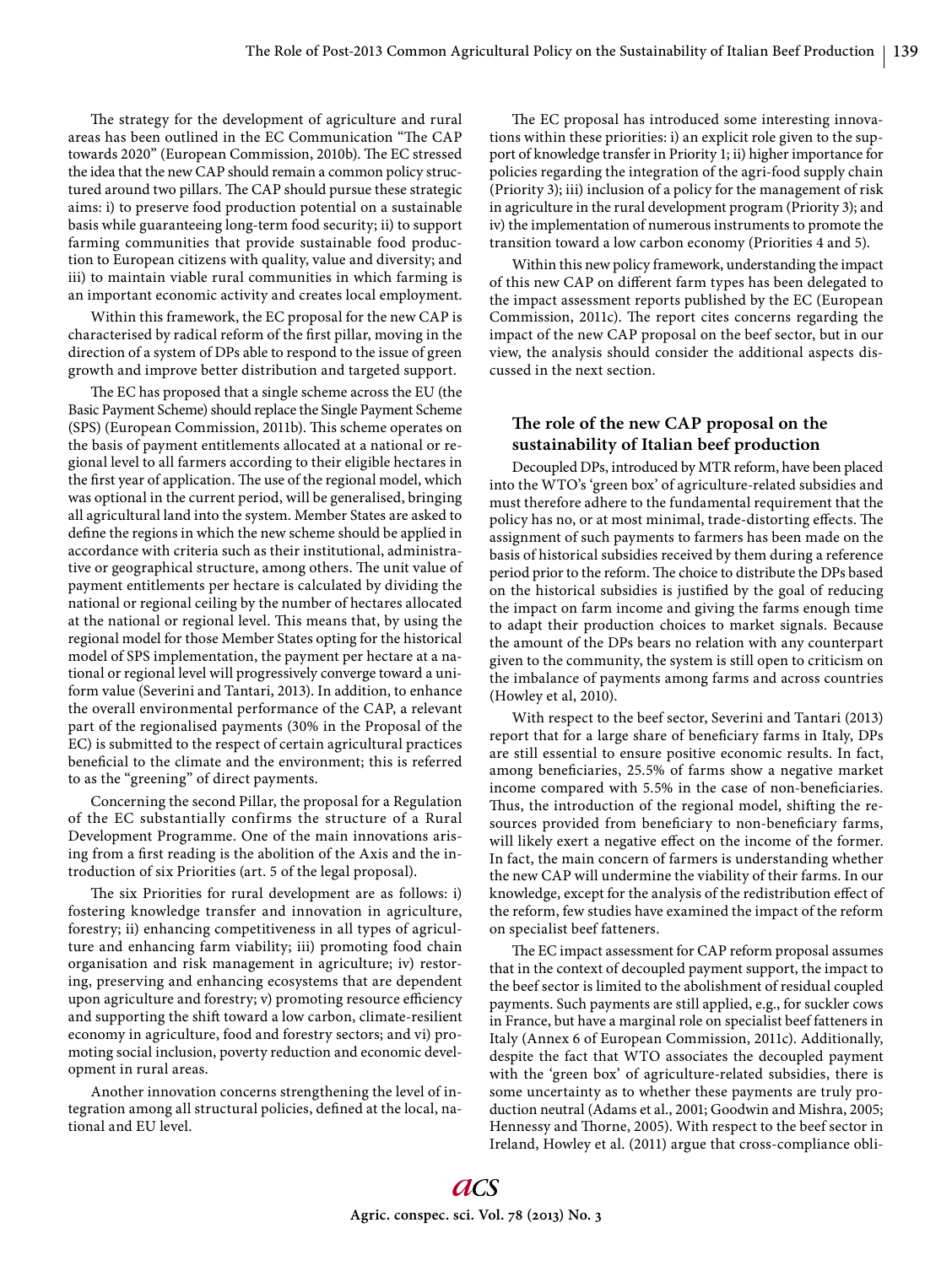gations can have, the effect of at least partially re-coupling decoupled payments, among others. Their results are based on the comparison of cattle herds observed after MTR Reform with the projection under two hypotheses on farmers' reactions to DPs: i) truly decoupled payments or ii) coupled payments. The observed dynamics in cattle herd lies between the two projections, suggesting that decoupled payments affect production as a non-perfect decoupled payment.

In fact, the availability of such payments provides a variety of non-market factors that can influence farmers' activities (Kantelhardt, 2006). Decoupled payments can influence farmers' behaviour by increasing overall wealth, decreasing risk aversion, or making credit more accessible (Bhaskar and Beghin, 2009). In addition, as reported by Howley et al. (2011), farmers may initially be reluctant to make significant changes to their production levels in case future payments are reassessed on the basis of their levels of agricultural activity during a more recent base period.

The results of the above research suggest that the movement from the historical distribution of direct payments to the regional model could significantly affect Italian specialist beef production, as a consequence of the expected strong reduction on DPs for this type of farm. The Italian specialist beef production model is characterised by very limited pasture use. Most of the animals are reared in feedlots while the land is used for feed cultivation. As a result of high land productivity and the potential to buy feed on the open market, the concentration in terms of head per hectare could be very high (Sturaro et al., 2012). As a consequence, the application of MTR reform on this type of farm has led to a value of decoupled DPs significantly above the average (Table 1). Reform in the direction of regionalisation of payments could dramatically penalise this type of cattle rearing, due to the important reduction in the value of DPs per hectare.

**Table 1.** Average decoupled payments per type of farm in the region of Veneto (Italy) in 2008  $(\epsilon)$ 

|                              | DPs per farm | DPs per hectare |
|------------------------------|--------------|-----------------|
| Specialist field crops       | 24,027       | 455             |
| Specialist horticulture      | 1,672        | 262             |
| Specialist permanent crops   | 3,423        | 164             |
| Specialist grazing livestock | 28,045       | 1,495           |
| Specialist granivore         | 7,566        | 344             |
| Mixed cropping               | 15,906       | 344             |
| Mixed livestock              | 14,056       | 431             |
| Mixed crops-livestock        | 41,028       | 679             |

Source: Farm Data Accountancy Network (2008)

In addition, the economic sustainability of specialist beef fatteners depends on the economics of live animals that are imported mainly from French pastures. In fact, French suckler cows benefit from a coupled premium in the current CAP. The EC impact assessment reports that by suppressing coupled payments, the percentage of French breeder farms operating on negative gross margins would increase from 7% to 29.5%. As a consequence, the risk of a reduction in the supply of live animals will most likely impact the economics of fatteners due to the lower availability and higher price of live animals.

Some opportunities to mitigate the impact of CAP Reform are related to the possibility to dedicate part of the budget to coupled payments that have to be negotiated among all other agricultural sectors at a national level.

Despite the uncertainty related to the reform on DPs, several new opportunities could results from the new Rural Development Programme:

- Establishment of producer groups (art. 28), especially concerning (a) the adaptation of production and output to market requirements; (b) the joint placement of goods on the market and the centralisation of sales; (c) the establishment of common rules on production information; and (d) the development of business and marketing skills and the organisation and facilitation of innovation processes. This priority seems to offer an important opportunity to promote, similar to the French meat sector, the development of an inter-professional agreement among all the agents in the supply chain.
- $-$  Agri-environment-climate (art. 29) measure. These payments could be granted both to the traditional environmental commitments and climate commitments. In addition to the proposal of the EC that grants these payments to land-managers, the proposal of the European Parliament extends climate payments for the improvement of the climate performance of the entire agricultural holding or farm system. This solution would also allow feedlot rearing systems to obtain access to specific compensation under climate commitments.
- $-$  Income stabilisation tool (art. 40). This measure aims to support farmers when the drop in income exceeds 30% of the average annual income of the individual farmer during a prior defined period. The heavy reduction of direct payments to Italian fatteners will most likely increase the uncertainty of farm income and the risk of financial loss. This type of tool, among others established by art. 37 to 39, could most likely improve the ability of this type of farm to manage higher risk.

# **Conclusions**

The proposal of regulations by the EC is currently under negotiation by the European Commission, Parliament and Council. This negotiation is occurring in a context of unresolved debate on the EU budget for 2014-2020. This aspect could undermine the ability of European institutions to have a new CAP in place in 2014. In this context, even if it seems very hard to quantify the level of impact of alternative choices, the direction of the new CAP will most likely be confirmed. In this potential scenario, the Italian beef sector is facing important changes in the level of support, which could undermine the economic viability of their production. Alternatively, the new rural development programme could provide new opportunities if the sector can take advantage. Among the different measures, there are some that may be able to improve the viability of the sector and lead farmers toward a more sustainable model.

With respect to the improvement of farm viability, a key challenge could be the measures aimed at improving the level of organisation and integration of the supply chain toward a more competitive model.